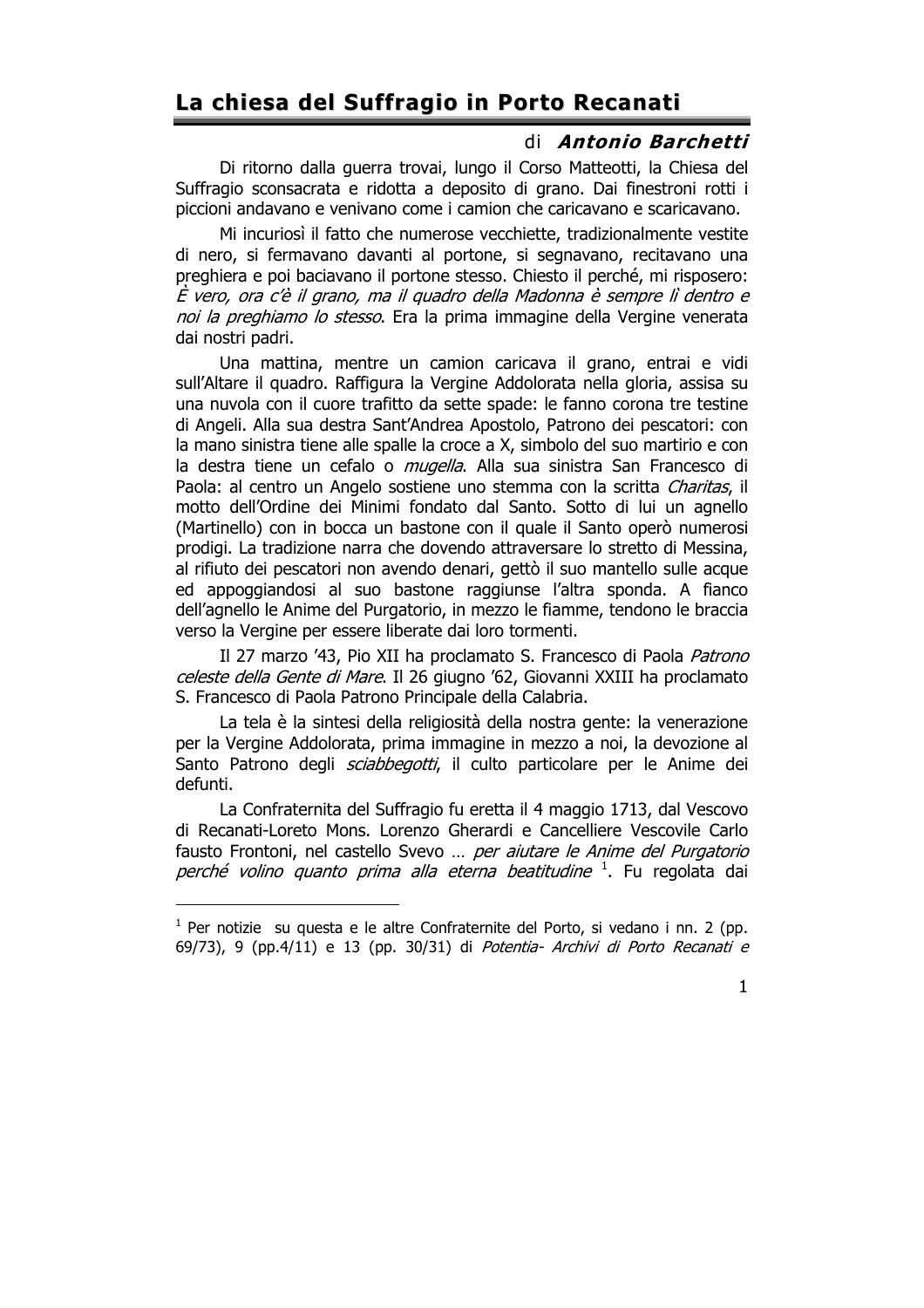Capitoli e Statuti contenuti nello stesso decreto, avendo per Chiesa quella di San Giovanni Battista (entro il Castello) se... qualche fedele di Cristo non volesse erigerne altra e la Congregazione si dovrà adunare nella medesima.

Lo Statuto nei 22 Capitoli stabiliva le cariche di Priore, Depositario e Segretario, riservando la parte amministrativa ai soli uomini: ... I Confratelli e le Sorelle dovranno ogni giorno andar questuando in detto Castello del Porto e suo territorio... e le elemosine dovevano servire per l'applicazione di Sante Messe da ... celebrare nell'istessa Chiesa... per ... un paolo ciascuna. Erano tenuti a visitare i... Confrati e Consore... ammalati e gravemente infermi dando ... *per carità un giulio...*. Erano tenuti ad accompagnare processionalmente i Confratelli defunti e celebrare sei Messe sotto pena ... di cinque baj....

Per entrare nella Congregazione si doveva dare l'elemosina di... un testone... da utilizzare per l'applicazione di SS. Messe per le Anime del Purgatorio.

I Confrati indossavano un camice bianco con mozzetta rossa e le Consore un medaglione o placca di metallo con l'immagine dell'Addolorata e le Anime Purganti.

La Confraternita partecipava a tutte le processioni, all'accompagno funebre dei suoi Iscritti e svolgeva opera caritativa e assistenziale per i bisogni della Comunità.

La Confraternita del Suffragio costruì a sud del Castello la Chiesetta, forse nel 1731<sup>2</sup>, e vi trasportò il quadro venerato nell'antico Castello, e la Confraternita si trasferì nella casa adiacente, tutto di sua proprietà. Le funzioni religiose si svolgevano nella nuova Chiesa, la vestizione dei Confratelli, la festa annuale di Sant'Andrea, in ringraziamento dell'anno che si chiudeva dividendo il ricavato fra i marinai. Un nuovo incontro avveniva all'inizio dell'anno quando il capobarca doveva scegliere l'equipaggio che avrebbe dovuto lavorare con lui.

Ogni pomeriggio alle tre la campanella chiamava a raccolta le donne dei pescatori per la recita del Santo Rosario perché la Vergine Addolorata proteggesse i loro uomini e rendesse proficuo il loro lavoro. Terminata la preghiera si recavano sulla spiaggia ad attendere il ritorno dei loro cari ed aiutarli a girare l'argano per tirare le barche. Una lampada ardeva perennemente davanti la Madonna ed una incaricata, con il fiasco e l'imbuto, passava di casa in casa per raccogliere l'olio ed ognuno ne dava

<sup>&</sup>lt;sup>2</sup> Per questa data si legga quanto si riporta nelle pagine successive (n.d.r.)



dintorni.Gli Statuti sono conservati anche tra le carte Parrocchiali e le Carte del C.S.P.  $(n.d.r.)$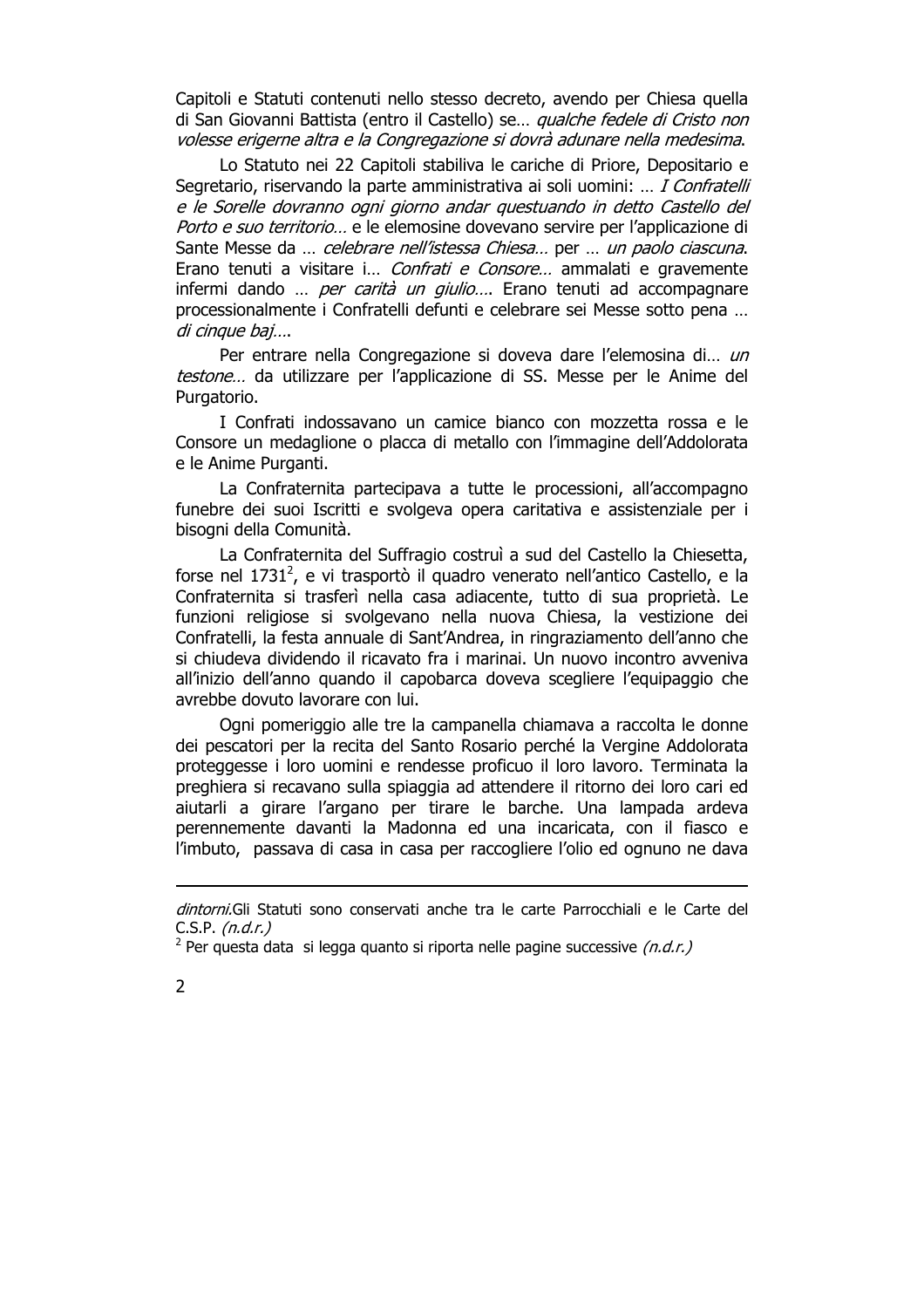secondo le sue possibilità. Tradizione che si è conservata nel tempo fino alla chiusura della Chiesa e l'ultima di quelle donne è ancora vivente: Pia Borini.

Quando avvenivano tempeste luttuose, le bare venivano vegliate in Chiesina, prima dei funerali. I pescatori avevano la loro sede in un locale, in via degli Orti, dietro la Chiesa stessa.

Devoto della Madonna, mi sentii spronato a darmi da fare per restituire al culto la Chiesa. Era allora ospite della locale Casa Salesiana un dotto e santo sacerdote, Mons. Rodolfo Ragnini di Ancona. Mi rivolsi a lui per consiglio e l'iter da seguire. La situazione era complessa: la Chiesa ridotta a granaio e la casa affittata ad inguilini per negozio ed altre attività. Non era facile liberare i locali, ma a 24 anni si ha la forza di lottare.

Pensavo intanto agli ingenti lavori di restauro e alle suppellettili sacre per il servizio divino e soprattutto il modo di assicurare la celebrazione di Sante Messe perché la Chiesa non rischiasse di essere nuovamente chiusa. Abitava qui a Porto Recanati l'avv. Cancellario D'Alema, che aveva una Cappella privata. La figlia si era trasferita a Pietralcina. Le scrissi se era disponibile a cedermi gli arredi della Cappella: mi invitò a raggiungerla per farmi conoscere da padre Pio.

Partii ai primi di dicembre 1944 e il 10, festa della Madonna di Loreto, gli chiesi di servirgli la Messa. Parlammo della Chiesina e della istituzione della Pia Unione Messa Pro Defunctis per assicurare con le quote degli Iscritti l'ufficiatura della Chiesa. Tutti i pomeriggi con gli altri pellegrini ci si riuniva in Sacrestia per parlare degli avvenimenti.

Mi trattenni una settimana. Padre Pio fu uno degli Iscritti alla Pia Unione, tanto che alla sua morte, martedì 22 ottobre 1968, alle ore 8 il Canonico don Nazareno Budini celebrò la S. Messa di suffragio come previsto dallo Statuto. Di ritorno, su consiglio di Mons. Ragnini, chiesi a Mons. Albino Mancinelli, Parroco di San Giovanni Battista sotto la cui giurisdizione territoriale si trova la Chiesina, il suo parere sulla mia iniziativa di riaprire al culto la Casa di Dio e ebbi il suo assenso e benedizione. Successivamente contattai i Confratelli Pasquale Moschettoni, Luigi Pigini, Antonio Mazzieri, Antonio Senigagliesi, Nazzareno Storani, Carlo Storani, Enrico Sabbatini, Sante Sabbatini, Nazzareno Scocco, Giuseppe Pigini, Paolo Senigagliesi, Emilio Paolo Mazzieri, Francesco Mazzieri, Eugenio Mazzieri; quattordici in tutto.

La Confraternita era stata estromessa dalla Chiesa affittata per granaio, per 300 lire annue, al Consorzio Agrario di Macerata e la chiave tenuta dal dipendente Giulio Maccaroni. La casa era stata affittata ad inguilini per abitazione e negozio. La Confraternita non aveva più una sede.

3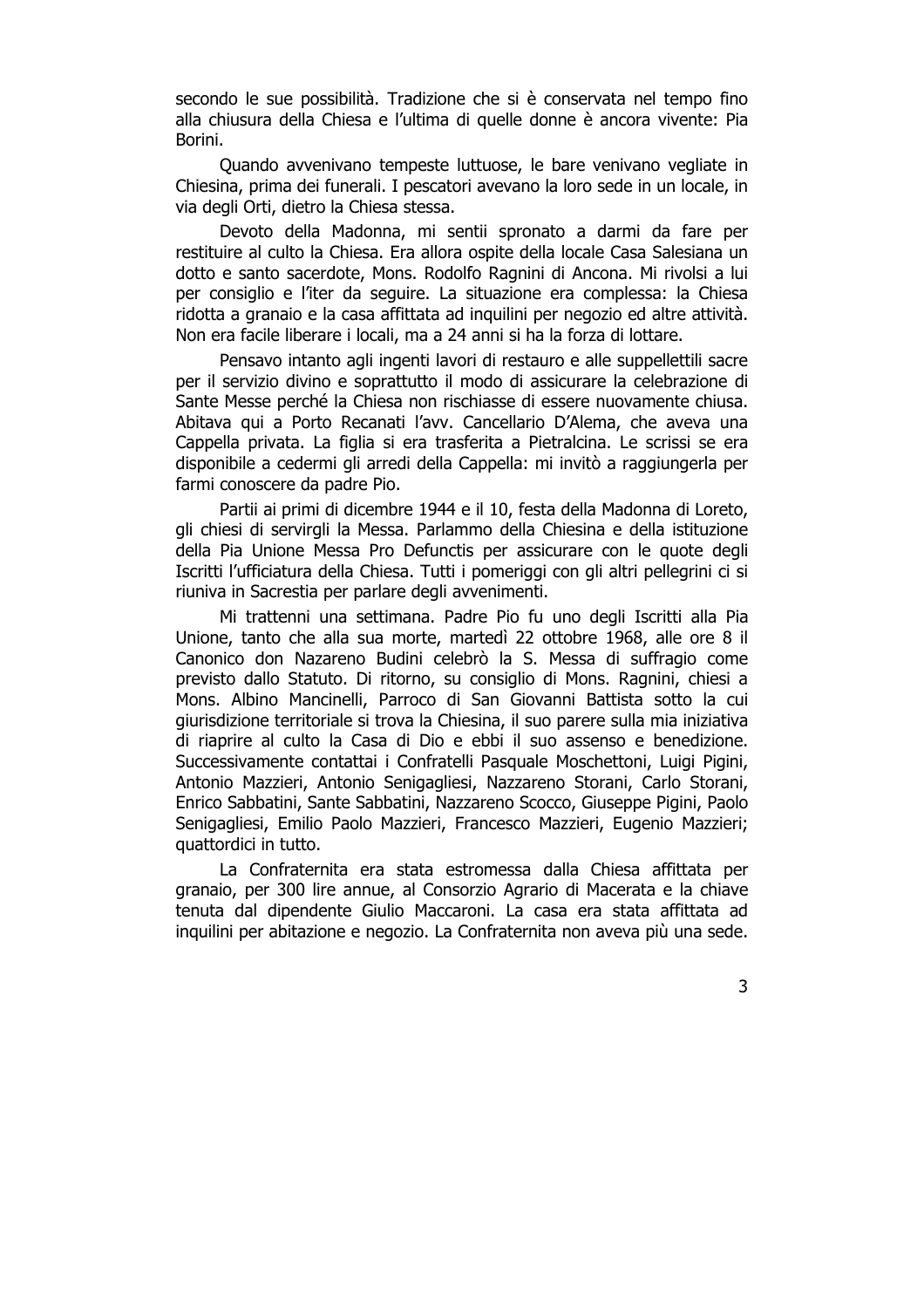Le poche suppellettili (Crocifisso, bandiera, mazze, lampioni etc..) erano tenute in Parrocchia. Ognuno dei Confratelli conservava a casa il camice, che allora aveva la fascia e la mozzetta azzurra, e per le Processioni si vestivano in Parrocchia.

Per potermi interessare di tutto l'iter fui ammesso alla Confraternita ed essendo Primicerio don Pietro Pantana fu nominato il nuovo Consiglio, con priore Enrico Sabbatici, Tesoriere Emilio Paolo Mazzieri ed io come segretario. Più volte si era tentato di vendere la Chiesa e la casa, ma vi si era opposto Francesco Mazzieri dicendo: *Io l'ho ricevuta come chiesa e* come tale deve rimanere finché vivo.

Infatti era a conoscenza che il Direttore della Banca allora sita a pochi metri di distanza (ove attualmente sta il negozio E.R. 2000) aveva interesse ad acquistare l'area per costruirvi la Banca sua, disponendo di un'area di molto superiore.

La Chiesa fu dunque ridotta a magazzino di grano, il che naturalmente col tempo avrebbe ridotto a malpartito l'edificio e difficilmente qualcuno avrebbe provveduto a restaurarlo. Già in precedenza altre case della Confraternita erano state vendute e il ricavato investito in certificati nominativi di rendita e gli interessi semestrali venivano pagati al Parroco, che doveva corrispondere al Segretario Alfredo Ruggeri di Recanati il solito compenso (Amministratore Diocesano don G. Tacconi: Prot. N. 960/28 del 20 luglio 1939).

Infatti, fui poi io a recarmi ogni sei mesi all'Ufficio del registro di Recanati a far firmare il repertorio della Confraternita vistato prima dal Pretre.

Lottai a lungo per riavere la chiave. Intanto, la Confraternita incominciò la raccolta delle offerte per i restauri. La Chiesa dentro era piena di umidità, il pavimento parte in mattoni ed altra in cemento, niente impianto elettrico. Ricordo che fu fatto con il filo telefonico polacco. La Chiesa non aveva Sacrestia. Il 2 settembre 1945 costituii la Pia Unione Messa Pro Defunctis per assicurare la Santa Messa. La Chiesa fu riaperta al culto la sera del 10 gennaio 1946, benedetta dal Parroco Mons. Albino Mancinelli e le prime due messe, domenica 12, celebrate alle 8 da don Alessandro Zaccagnini ed alle 10 da Mons. Rodolfo Ragnini.

I Confratelli vi presero parte indossando le loro divise: camice bianco con fascia e cappa azzurra. L'8 agosto del '46 la vestizione dei nuovi Confratelli: Antero Traversa, Mario Traversa, Paolo Senigagliesi, Francesco Senigagliesi, Francesco Mazzieri.

Intanto, già il 6 febbraio '46, con prot. N. 5718 Posiz. 6, il Vescovo di Recanati-Loreto Mons. Aluigi Cossio, aveva approvato la Pia Unione, con

 $\overline{4}$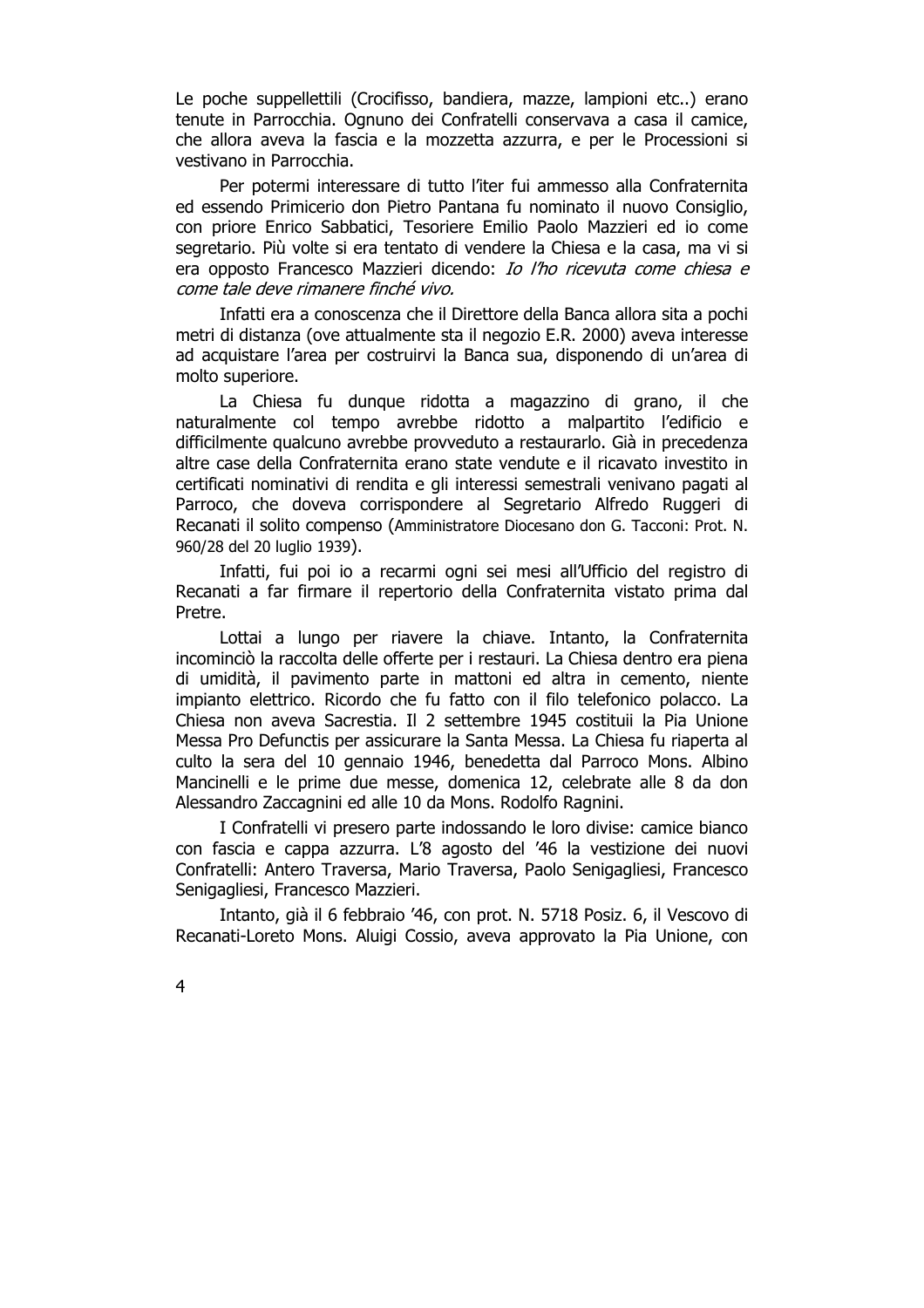sede nella Chiesa del Suffragio, presieduta da tre Associati: Presidente, Segretario, Cassiere, con l'obbligo di presentare ogni anno alla Curia vescovile il resoconto amministrativo. Quindi la Confraternita conservava la sua autonomia economica e la Pia Unione provvedeva al funzionamento della Chiesa.

Necessitava liberare la casa e fu necessaria una vertenza legale tanto più che il vescovo con prot. N. 6157, Posiz. 44 del 28 agosto 1946, lamentava che era intollerabile che nel locale che doveva poi essere la Sacrestia scorresse il condotto di una latrina e vi fosse un pozzo nero e nel cortile un porcile ed un suino: il Priore Sabbatini doveva provvedere con urgenza.

Il 30 marzo 1947 con prot. N. 6439, Posiz. 44, Mons, Cossio decretò un nuovo Statuto in sostituzione di quello di Mons. Gherardi del 1713. In sette capitoli fissava l'organizzazione ed il funzionamento del Sodalizio. In questi 59 anni dalla riapertura della Chiesa, la Confraternita e la Pia Unione hanno provveduto a ristrutturare Chiesa e casa. Appena libera l'abitazione. il piano terra fu adibito metà a Sacrestia e locali annessi, l'altra metà sistemata a negozio. Il piano sopra fu destinato al Mandatario e custode della Confraternita. Parte del cortile adibito a servizi e la vecchia sede dei Pescatori demolita ed eretto un locale per gli arredi sacri.

Nel primo rifacimento del pavimento, sotto, furono trovati cinque loculi con le salme, certamente dei cinque nominativi delle lapidi nelle pareti della Chiesa: facemmo la esumazione e riunimmo tutte le ossa in un unico loculo, nello stesso pavimento, al centro della Chiesa. Durante i lavori trovammo la pietra con inciso il numero romano MDCCXXXI (1731)<sup>3</sup>. L'attuale pavimento risale agli ultimi lavori del 1995/'96. La prima visita pastorale fu fatta da Mons. Emilio Baroncelli, Vescovo di Recanati, il 24 maggio 1958, essendo Emidio Castellani con visitatore, Attilio Moroni consigliere, Rosino varinelli segretario.

Nel 1973 furono sostituiti i vecchi finestroni di legno con gli attuali in ferro battuto della rinomata officina Umberto Rutili di Marina Parmense.

Nello stesso anno fu restaurata la Sacrestia. Si provvide ad una nuova bandiera azzurra triangolare con al centro un dipinto dell'Addolorata, furono restaurati i lampioni lignei, le mazze, il tutto poi fotografato ed inventariato dagli incaricati della Curia Vescovile di Macerata.

Nel 1965 al priore Enrico Sabbatici era succeduto Dario Muzi. Alcuni Confratelli erano deceduti e pian piano le file si assottigliavano per mancanza di nuovi elementi. IL 30 ottobre 1973 il sindaco, con prot. N.

<sup>&</sup>lt;sup>3</sup> Potrebbe trattarsi, ma è solo un'ipotesi, dell'anno di costruzione della Chiesa.